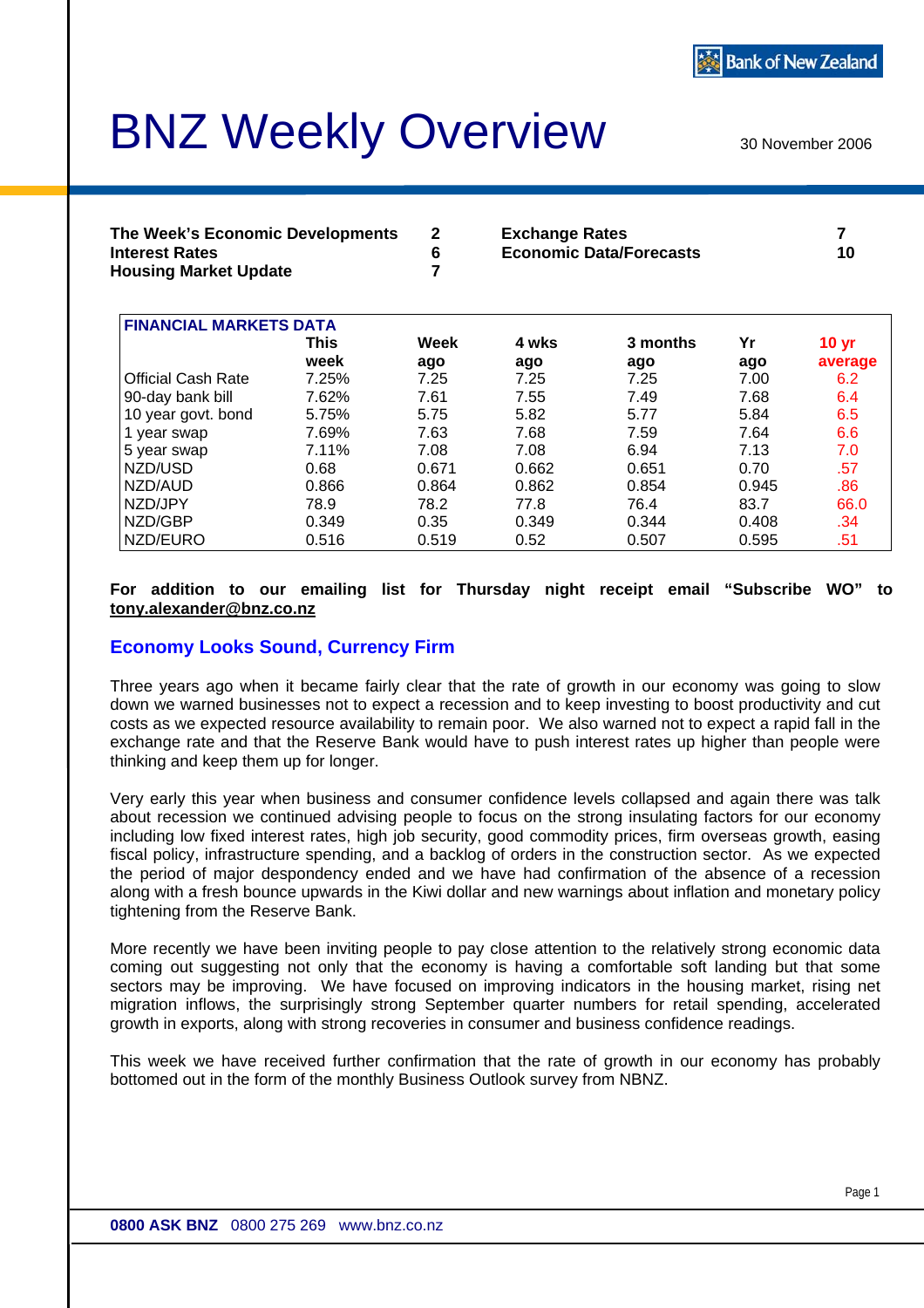The survey showed that in November business activity expectations improved to a net 23.7% positive from 18% positive in October and a low of -4.4% in February. This is not only a sharp improvement but the latest reading is above the 10 year average for the month of November of a net 22.2% positive. This is the first time the monthly reading has been above its average level since March 2005 and as such is strongly suggestive of growth in the economy at a rate between 2% and 2.5%. Perhaps more importantly with this indicator suggesting acceptable growth but with resource shortages continuing it implies very limited downward pressure on inflation in the near future once the effects of falling petrol prices have passed through.

This means we remain convinced as ever that there is not going to be any easing of monetary policy in New Zealand for a very long period of time and perhaps not at all over 2007. There remains a reasonable chance that the official cash rate may need to be increased one more time early next year and whether that happens or not will depend a lot upon economic data over the next seven weeks.

This week's confidence survey along with the other economic indicators and the obvious inflation and interest rate implications suggest strongly that exporters should not be expecting any exchange rate driven boom in their incomes in the near future. Not only is the exchange rate going to be held up by continuing firm interest rates but the better news on the New Zealand economy is likely to assuage any concerns investors may have had about the growth outlook here and implications for returns on their investments. Plus as much as ever the Reserve Bank needs the exchange rate to remain high and constrain growth in the export sector to leave them with some hope that inflation one day will consolidate back within the 1% to 3% target range. We still don't see that happening for a very long period of time.

The good news out of all this is that retail spending for the next 18 months, while likely to rise at below average rates, is probably going to be a wee bit better than we were thinking. In addition business investment prospects are improving and this is extremely vital for productivity growth and economic growth overall in the New Zealand economy. The NBNZ survey showed a rise in business investment intentions to a net 11.3% positive in November from 8.1% in October and a 10 year average of 11.9% for the month of November.

#### **National Party New Leadership**

During the week a number of people have asked us about the impact on the financial markets of the change in leadership of the National Party. On the face of it the apparent switch toward a more centrist set of economic and social policies and moves aimed at cultivating potential coalition partners increase the chances of victory for a National-dominated coalition at the next election. But this election won't happen for almost 2 years so unsurprisingly there was no reaction in any financial markets to the changes and it would be premature at this stage to take a view on the outcome of the 2008 election let alone the policy framework after it.

### **THE WEEK'S ECONOMIC DEVELOPMENTS**

#### **Friday 24 Trade Deficit Worsens**

The recent improving trend in the monthly merchandise trade account took a small step backward in October with the deficit for the month coming in at a far greater than expected \$1.2 billion compared with \$0.9 billion a year ago. Compared with a year ago export receipts were up by 10.5% which was less than the average annual gain in the previous five months of just over 20%. Import payments were up by 15.8% from a year ago compared with just under 12% average growth from a year ago in the previous five months. The value of imports of consumer goods was up by a very strong 70% from October last year and by 11% in the three months to October compared with a year ago. But on the positive side from a long-term economic growth point of view the value of imports of machinery and plant were up 16% from a year ago but still down by 2%

Page 2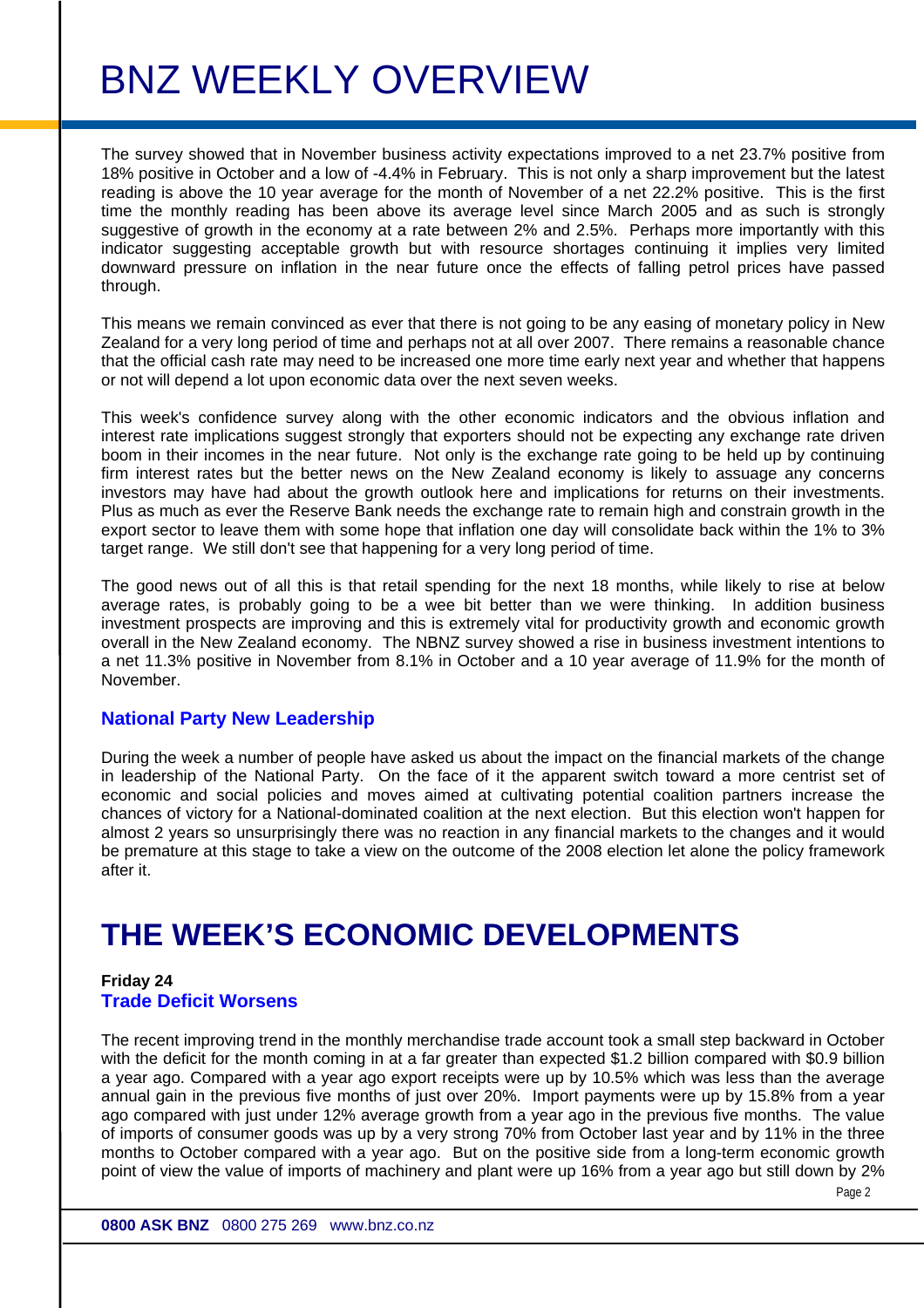in the three months to October compared with the same period a year ago. One has to be careful with monthly data in a small economy like New Zealand but the strength in imports does back up various other indicators suggesting that the domestic economy in New Zealand still remains relatively firm. These other indicators include stronger than expected retail spending over the September quarter, strong housing market measures, and continuing firm credit growth across the business, rural, and housing sectors.



For the record the annual trade deficit now stands at \$6.4 billion compared with \$6.2 billion in September and \$6.1 billion a year ago.

#### **Tuesday 28 Business Sentiment Improves**

The monthly NBNZ Business Outlook survey revealed a rise in business activity expectations over the coming year to a net 24% positive from 18% in October and a 10 year average for the month of a net 22% positive. There was a very sharp jump in activity expectations for retailers from 13% in October to 32% in November while in the agricultural sector expectations declined from 16% to 15% with farmers probably despondent about the continued high level of the New Zealand dollar along with evidence that an increasing number are facing cash flow problems. This may explain why in spite of cutbacks in their capital expenditure levels farm debt growth still remains high. Employment intentions in the survey held steady at a net 6% positive which is above the 10 year average for November of a net 3.7% positive and suggestive of businesses continuing to want to hire people with reasonable abilities to read, write, and count with obvious implications for job security and continued upward pressure on wages.



Investment intentions rose to a net 11% from 8% and commercial construction expectations jumped to a net 0% positive from -20% in October and a 10 year average reading of 3%. Reflective of the high exchange rate manufacturers' export expectations remained poor at a net 17% positive versus a 10 year average of 33%. This was however up from 13% in October. The Reserve Bank will be pleased by a slight decline in pricing intentions to 23.1% from 25.7% with this being the fourth month of decrease in a row. Year ahead inflation expectations declined marginally to 3.31% from 3.38% in October undoubtedly because of a fall in the headline inflation rate to 3.5% from 4% announced in the middle of October.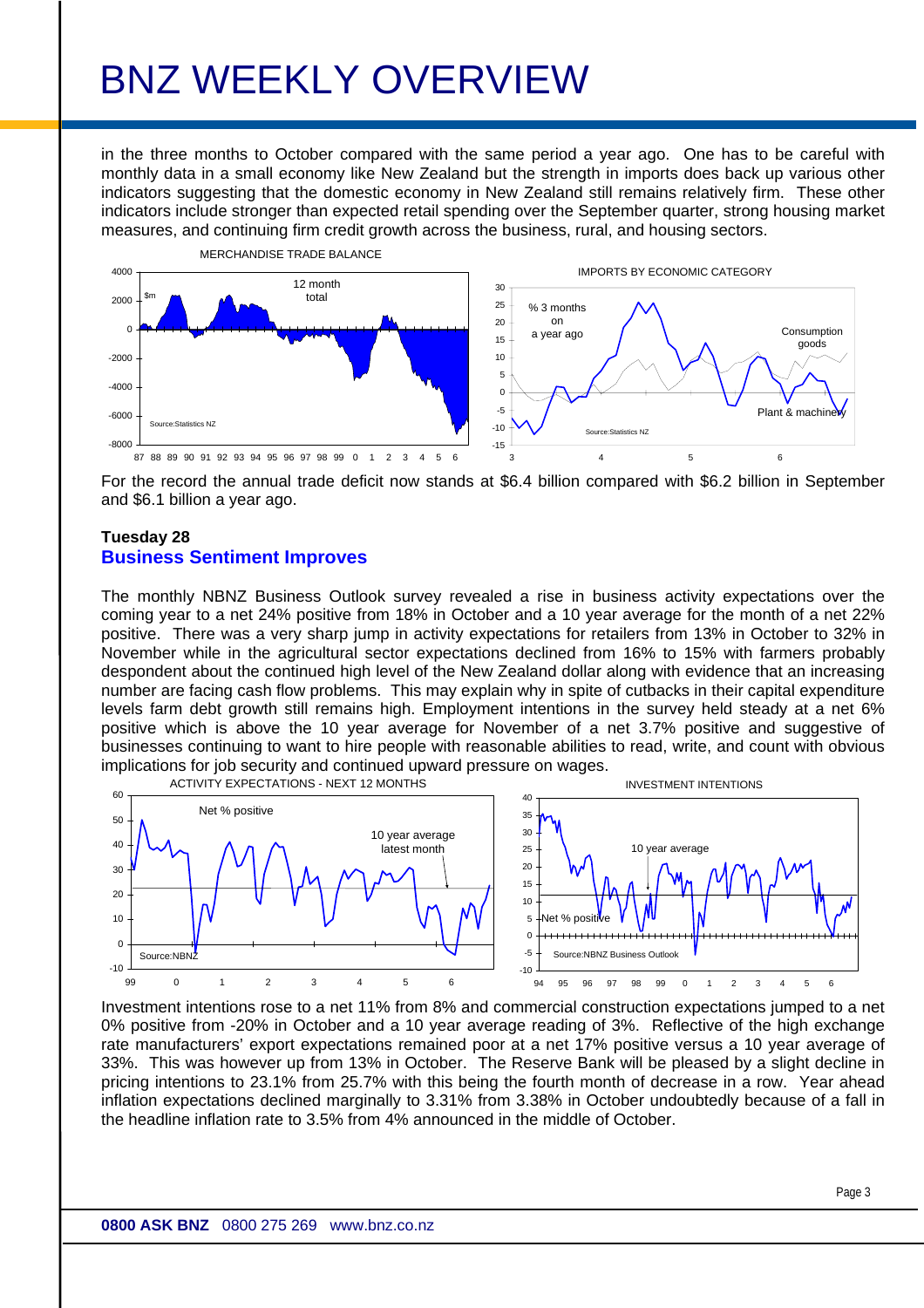

The results are strongly suggestive of growth in the economy in a range between 2% and 2.5%, continuing resource shortages, below average growth in exports, reasonable retail spending, a continuing large current account deficit, continuing above average inflationary pressures, and a complete absence of any prospect of a cut in interest rates from the Reserve Bank for a long period of time. The survey also implies continued strong support for the New Zealand dollar going forward.

#### **Wednesday 29 House Construction Strong**

In seasonally adjusted terms there was a small decline in the number of dwelling consents issued in October of 1.8%. However this followed strong increases in earlier months and means that over the three months to October dwelling consent numbers in seasonally adjusted terms were ahead by 12% from the three months to July. For the entire year to October dwelling consent numbers where up by 0.3% and at 26,466 the total number of consents was 5.4% above the 10 year average. Activity remains strong in residential construction which is certainly not what the Reserve Bank would be hoping to see as a result of its increases in the official cash rate over the past two and half years. Even removing the very volatile apartment sector we see strength in house consents in seasonally adjusted terms with an increase of 7.6% over the past three months.



#### **Commercial Construction Prospects Look Acceptable**

The value of consents issued for the construction of non-residential buildings was \$330 million in October. This was a 6.7% increase from a year earlier but for the three months to October consent values were 2.7% down from a year ago and up just 0.5% in the entire year to October. Allowing for cost increases there is a very small volume decline occurring in non-residential construction. But it is hard to have a negative outlook for this sector when one considers the recent improvement in business activity expectations, investment intentions and construction intentions and many large projects being announced.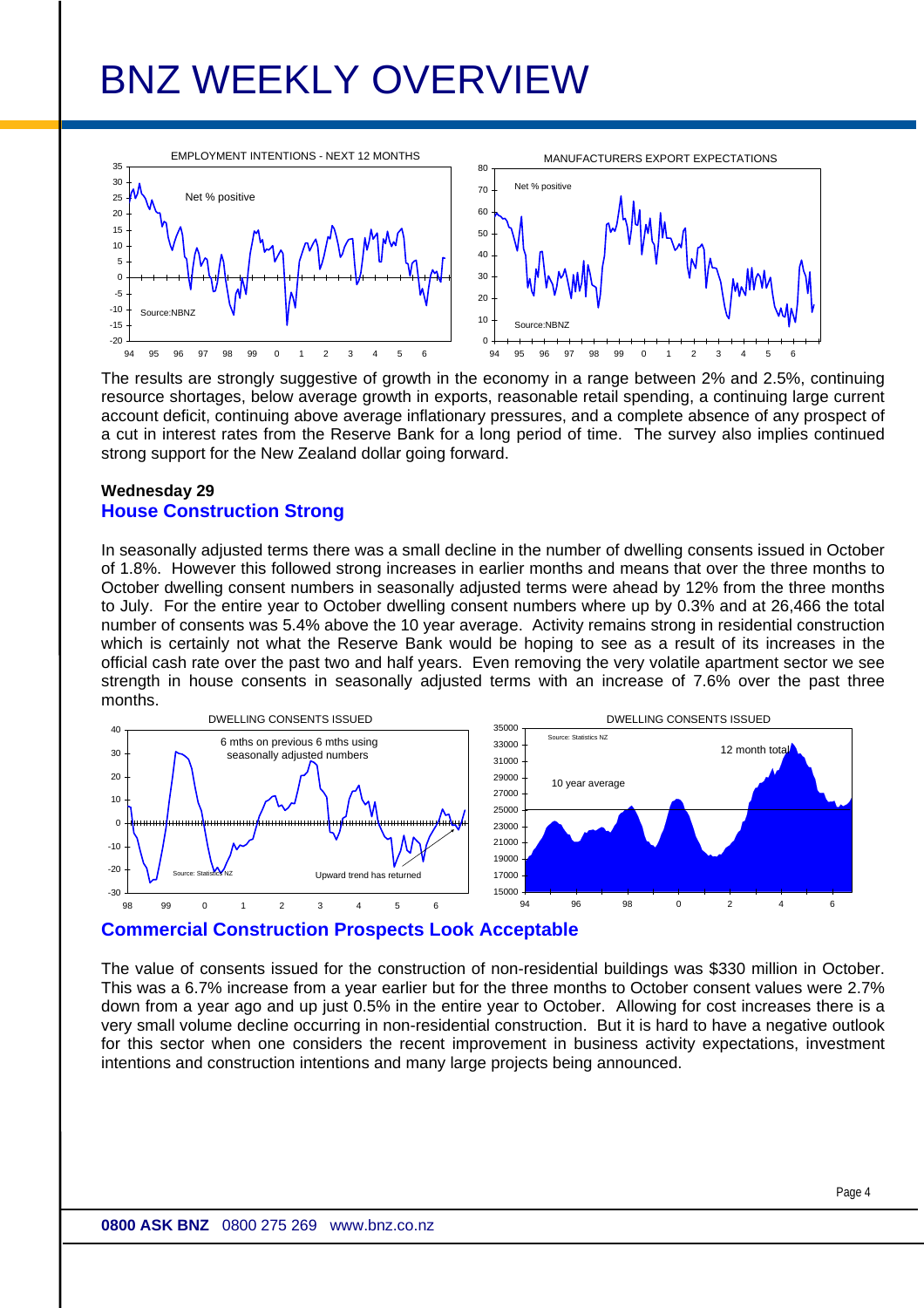

#### **Lending Growth Remains Firm**

The annual rate of growth in lending to the private sector increased in October to 14.8% compared with 13.9% in September and 14.6% a year ago. The improvement in the growth rate of this measure over recent months is consistent with other indicators suggesting we have seen the trough of this economic cycle. Having said that, with household, business, and farm debt levels already relatively high we still expect to see lending growth slow down over the next two or three years. In October the level of business debt compared with a year earlier was up by 13.7%, farm debt 15.5%, and household debt 13.3%.



In seasonally adjusted terms lending to the household sector grew by a still firm 0.9% in October which is only just under average monthly growth in the previous six months of 1%.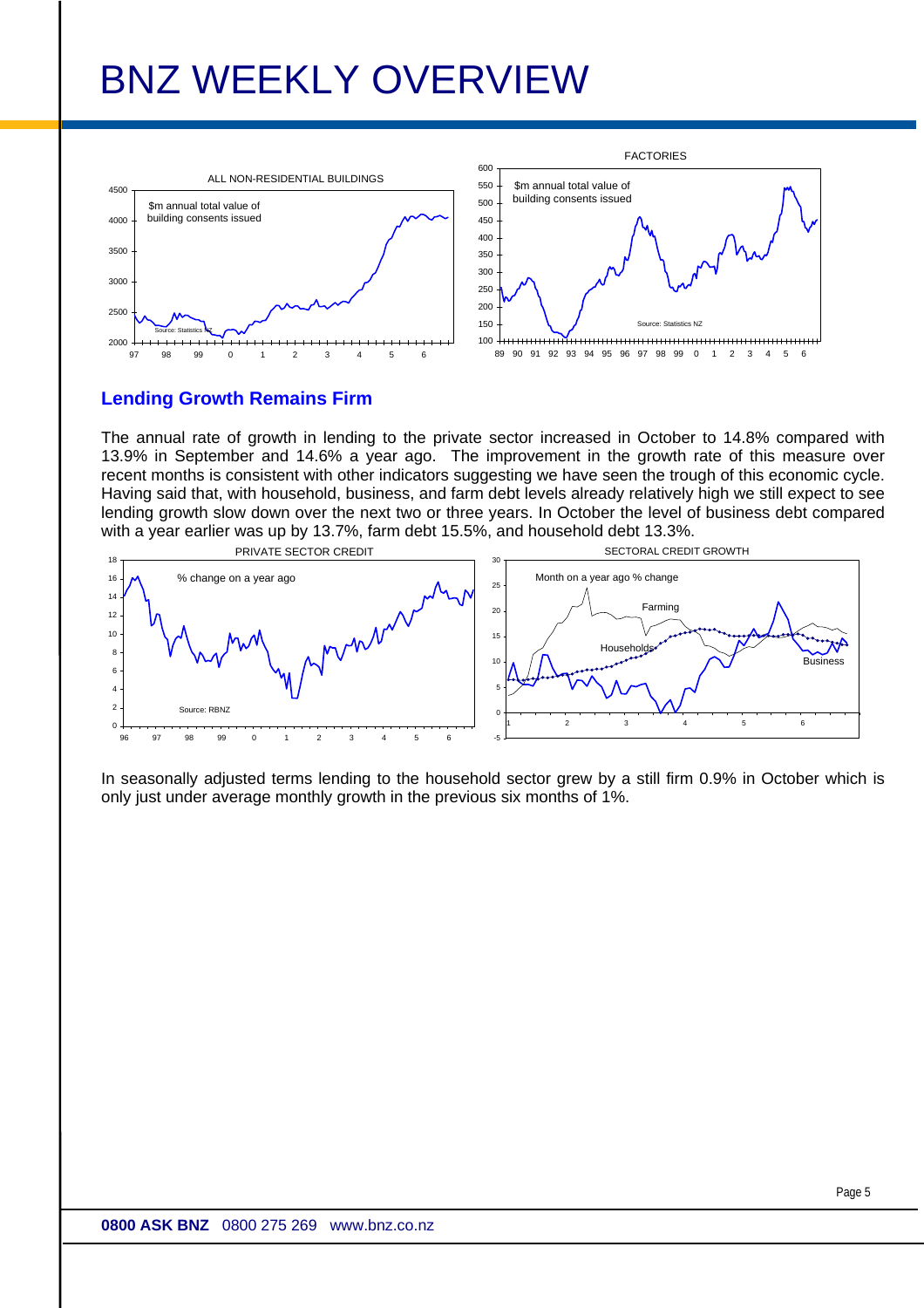### **INTEREST RATES**

In spite of a small rally in United States interest rates we have seen New Zealand wholesale interest rates rise marginally over the past week but remain well within their trading ranges of the past few months. The 90-day bank bill yield has ended just over 7.6% while the two year swap rate at which we banks borrow to lend fixed for two year periods ended near 7.5% from 7.43% last week.



One would think that with the exchange rate running about 5% higher than the level assumed by the Reserve Bank in its most recent set of economic forecasts there would be little chance of a further increase in the official cash rate. However the strong exchange rate needs to be offset against the strong economic data we have been receiving recently which calls into serious question the Reserve Bank's contention that there is a rebalancing in growth happening in New Zealand away from the domestic economy and towards exports. This is what the Reserve Bank have been wishing for over the past three years as they have implemented monetary policy in a weak manner and the evidence suggests that they will have to start praying are whole lot harder if they are to avoid yet another embarrassing restart of the tightening cycle.

Over the past few weeks we have seen strong data released with regard to the real estate market, retail spending, exports, consumer confidence, business activity expectations investment intentions and employment intentions, residential construction, along with the absence of any strong evidence of scarce resources being freed up in the New Zealand economy.

This means one cannot rule out the Reserve Bank raising their cash rate again - not that this really matters for anyone other than the very small number of people left on floating mortgage rates - and exporters. As we have been pointing out in very strong terms over the past three years moving the floating interest rate by increasing the official cash rate is only going to have a decent impact on the housing market if one also gets fixed interest rates going up. But to get fixed interest rates going up you need both an absence of rallying or low interest rates in the United States and the Reserve Bank scaring the markets enough to believe that the cash rate will remain high for a long time and therefore this should be priced into where long-term interest rates sit.

While there is nothing the Reserve Bank can do with regard to interest-rate movements in the United States they should have been far stronger in their comments about what would likely happen with the official cash rate in their stop-start tightening over the past three years. By failing to offset the negative impact on fixed interest rates of continuing low rates in the United States the Reserve Bank have made their monetary policy less and less relevant to the domestic economy and more and more of a pain in the backside for exporters. If the Reserve Bank raise their official cash rate again we are likely to see the New Zealand dollar edge up even further but at the same time as this is happening there is a very high chance that fixed housing rates will be declining because of growing expectations of easing monetary policy in the United States next year. This means a further increase in the official cash rate in the next few months could conceivably have zero impact on the New Zealand domestic economy except to the extent that reducing export incomes leads to slightly slower economic growth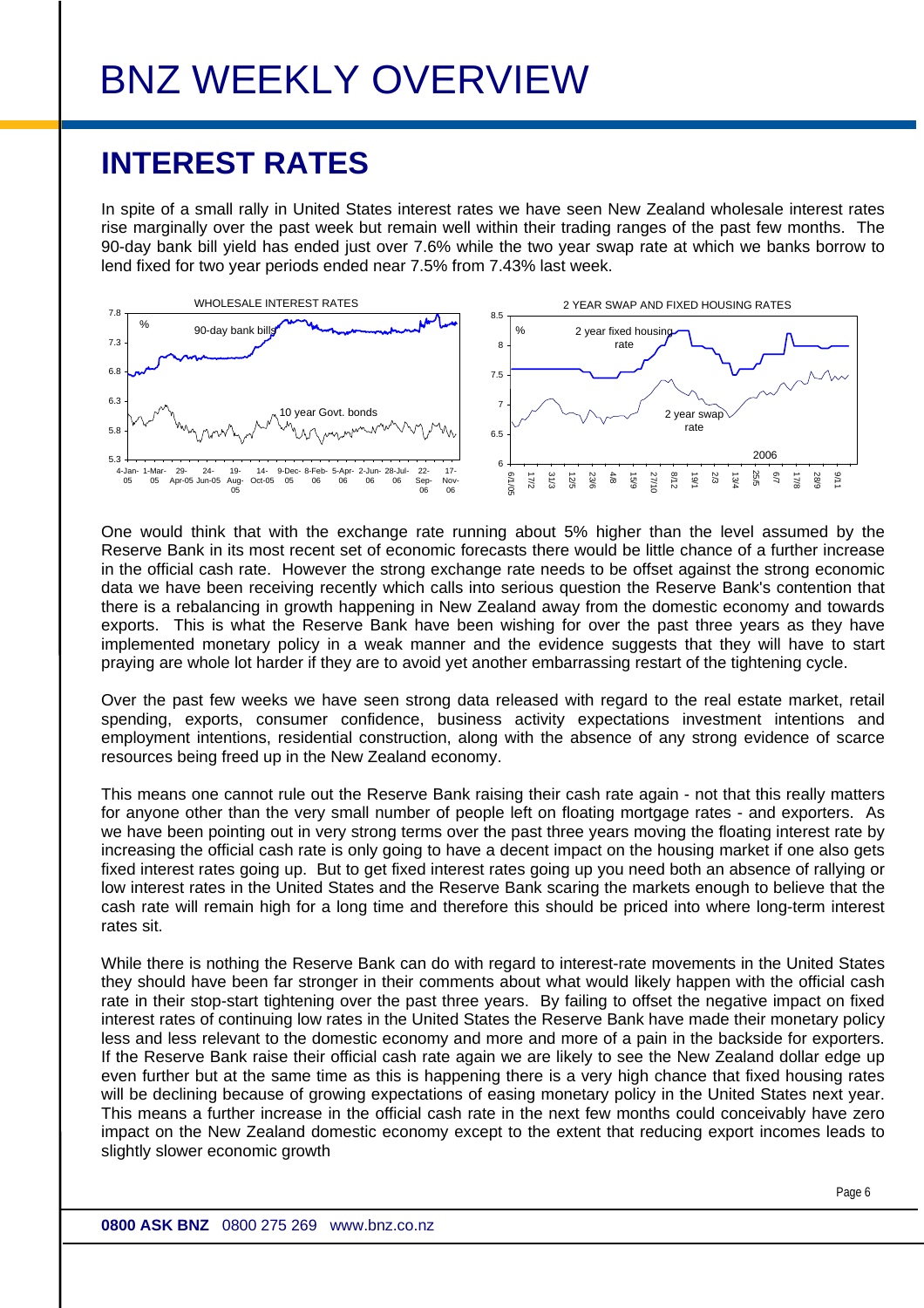#### **If I Were a Borrower What Would I Do?**

I still like the look of the two or three-year fixed housing rates at 7.99%.

| <b>BNZ Fixed Lending Interest Rates</b> |                |                                            |      | <b>BNZ Term Deposit Rates</b> |      |          |           |            |  |
|-----------------------------------------|----------------|--------------------------------------------|------|-------------------------------|------|----------|-----------|------------|--|
|                                         | <b>Housing</b> | Average<br>Past 5 yrs                      | Low  | High<br>Past 5 years          | Days | \$10-50K | \$50-100K | \$100-250k |  |
| Float                                   | 9.55%          | 8.18%                                      |      | 6.70% 9.55%                   | 30   | 3.00     | 3.00      | 5.25       |  |
| 1 <sub>yr</sub>                         | 8.40           | 7.32                                       | 5.95 | 8.45                          | 90   | 6.20     | 6.25      | 6.30       |  |
| $\overline{2}$                          | 7.99           | 7.34                                       | 5.99 | 8.25                          | 180  | 6.90     | 6.95      | 7.00       |  |
| 3                                       | 7.99           | 7.51                                       | 6.30 | 8.30                          | 1 yr | 7.10     | 7.15      | 7.20       |  |
| $\overline{4}$                          | 7.85           | 7.61                                       | 6.40 | 8.40                          | 5 yr | 6.20     | 6.25      | 6.30       |  |
| $\overline{5}$                          | 7.75           | 7.63                                       | 6.50 | 8.60                          |      |          |           |            |  |
| 7                                       | 7.75           | 7.78                                       | 6.75 | 8.80                          |      |          |           |            |  |
|                                         |                | Note: Conditions may apply to these rates. |      |                               |      |          |           |            |  |

### **HOUSING MARKET UPDATE**

We have received no fresh information on the New Zealand housing market this week apart from continuing strength in dwelling consent issuance which in October was 25% stronger than a year ago. Things still seem to be reasonably firm with no shortage of interest from buyers and no obvious increase in comments that vendor's are feeling they need to cut their asking prices by more - except maybe in the Auckland inner city apartment market where worries about continual growth in supply appear to be increasing. This is hardly surprising however and anyone who has bought an apartment there in the past few years has hopefully done so with their eyes wide open to this supply risk along with vulnerability to changes in student demand.

### **EXCHANGE RATES**

After a couple of months in which nothing really interesting has been happening with the Kiwi dollar following the strong rise between July and September we have seen a strong bounce up against the greenback this week with a close this afternoon near 68 US cents compared with 67 US cents last week and 66 US cents two weeks ago. The Kiwi dollar has been pushed higher on the back of some sudden weakness in the greenback along with a continued reaction to recent strong data releases in New Zealand.



The US dollar weakened early in the week in response to worries that central banks in the Middle East and Asia may increase their diversification of foreign exchange reserves away from the greenback, plus continuing reaction to some of the recently released weaker than expected data especially on the housing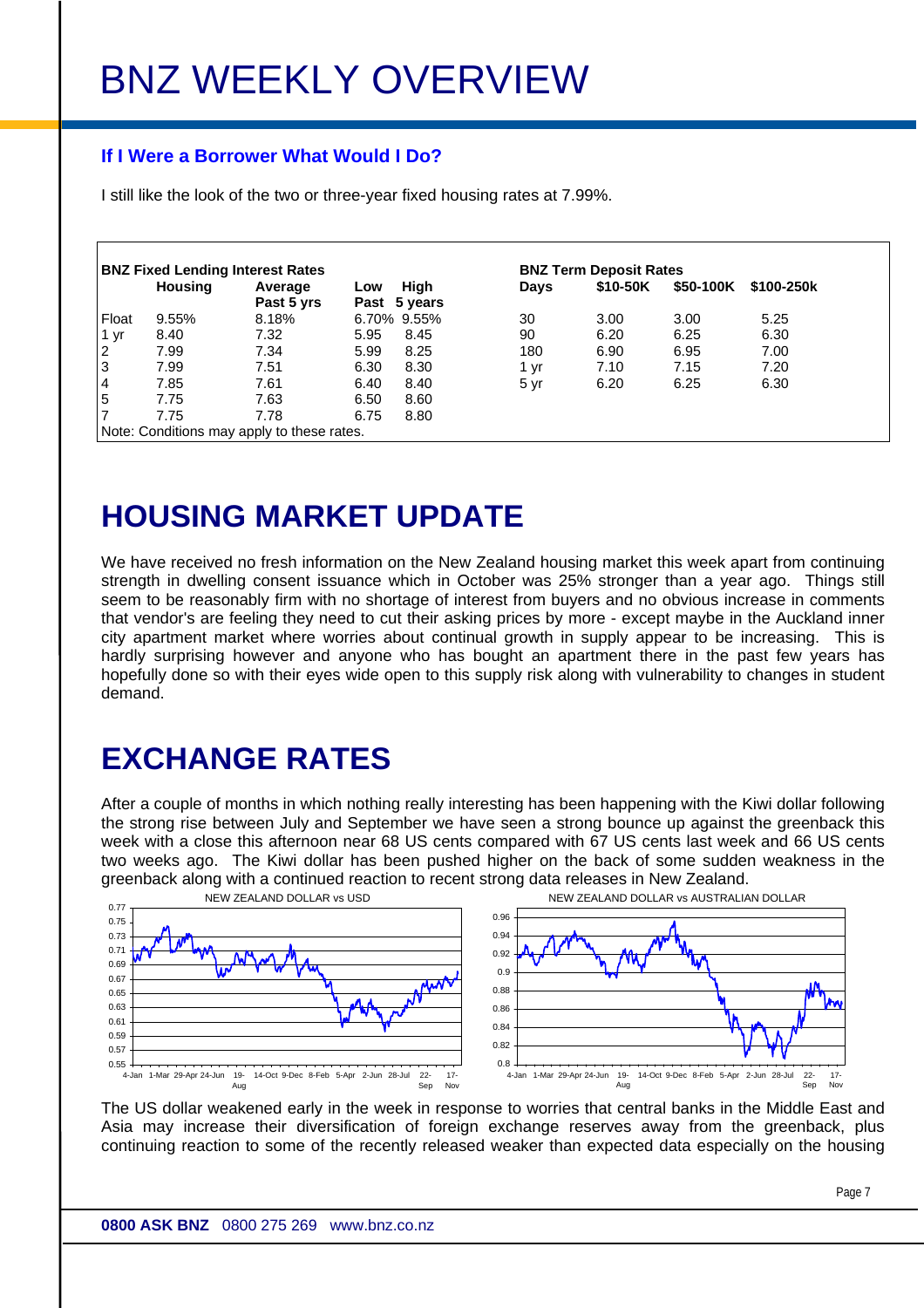market. At the same time the euro was supported by a business confidence reading in France hitting a fiveyear high and a confidence reading for the German business sector rising for the seventh quarter in a row.



The US dollar has ended this afternoon near a 15 year low against the British pound of \$1.949 compared with \$1.915 last week. Against the Japanese yen the greenback has ended slightly weaker than a week ago near a two-month low of 116.1. Against the euro the greenback has ended near a 20 month low of \$1.317 from \$1.294 last week.



Orders for durable goods fell by a relatively large 8.3% in November, and even excluding the volatile transport category they were still off by 1.7%. In addition the Conference Board's index of consumer optimism slipped to 102.9 in November from 105.1 in October.

Yet in spite of some of the relatively weak economic data the chairman of the Federal Reserve Mr Bernanke made some hawkish comments during the week noting upside risks to inflation and that he was watching labour costs "carefully". The markets are pricing in a 40% chance that the Federal Reserve will cut its funds rate in the in March 21 meeting next year.

As with all other major currencies the British pound has risen firmly against the greenback this week with part of the rise attributable to the Chancellor of the Exchequer saying that economic growth would exceed their forecast this year. Meanwhile one of the many measures of house price inflation in the United Kingdom showed prices rising at their fastest annual pace in 17 months in October. These developments have encouraged the financial markets to increase their expectation of another increase in the Bank of England's base rate following the rise on November 9 to 5%.

The yen also started the week stronger against the US dollar but most of the strength was offset by slightly weaker than expected retail spending data for October which showed a decrease in spending of 0.2% rather than the increase of 0.4% that had been expected by the markets. In addition there were some slightly dovish comments from the Bank of Japan Governor. The markets in Japan are very closely focused on the timing of the next increase in Japanese interest rates but the Governor said "… we don't perceive an immediate risk of excessive investment" and that the timing of any rate increases "… won't be influenced by a calendar."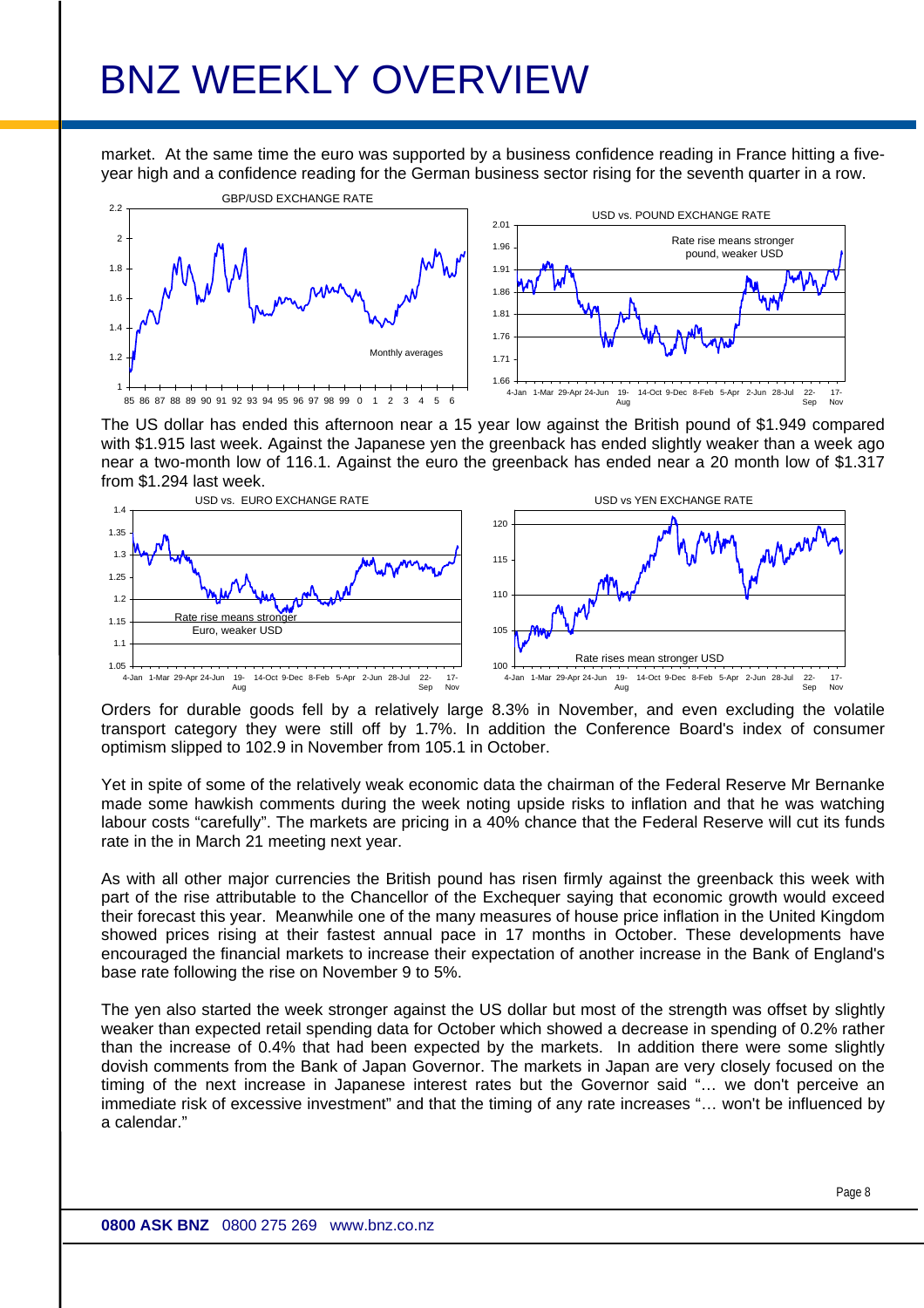The Kiwi dollar has managed to remain firm over the week in spite of another comment from the Minister of Finance that the Kiwi dollar remains" stubbornly high" and the OECD saying they see scope for a "... significant rate cut" in New Zealand. Comments from the OECD aren't usually market moving anyway. If anyone is interested you can access the summarised comments on the outlook for the New Zealand economy via the following address

[http://www.oecd.org/document/52/0,2340,en\\_2649\\_201185\\_19726196\\_1\\_1\\_1\\_1,00.html](http://www.oecd.org/document/52/0,2340,en_2649_201185_19726196_1_1_1_1,00.html)



Against the Australian dollar we have ended largely unchanged from a week ago near 86.6 cents, against the Japanese yen slightly stronger at 78.9 from 78.2, against the euro slightly weaker at 51.6 cents from 51.9, and against the British pound largely unchanged at 39 pence.

We continue to see no reason why exporters should have any great optimism that in the near future the Kiwi dollar is going to fall sharply. We continue to expect relatively firm support from high short term interest rates and an acceptable outlook for economic growth in New Zealand especially in light of some of the recent strong data.

This publication has been provided for general information only. Although every effort has been made to ensure this publication is accurate the contents should not be relied upon or used as a basis for entering into any products described in this publication. BNZ strongly recommends that readers seek independent legal/financial advice prior to acting in relation to any of the matters discussed in this publication. Neither the Bank of New Zealand nor any person involved in this publication accepts any liability for any loss or damage whatsoever that may directly or indirectly result from any advice, opinion, information, representation or omission, whether negligent or otherwise, contained in this publication.